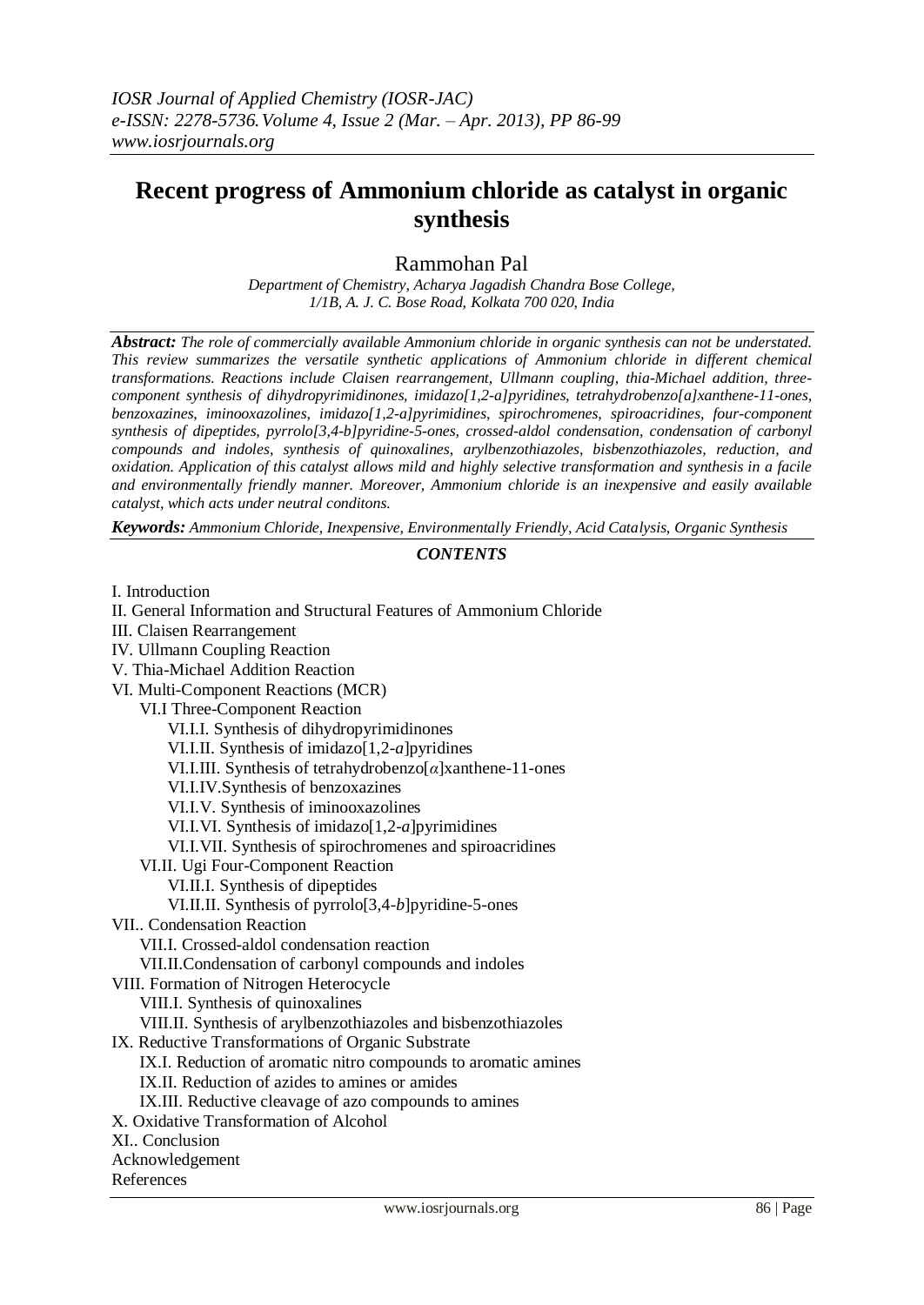# **I. Introduction**

In the past decade, the chemistry of Ammonium chloride has experienced a rapid development. This growing interest in Ammonium chloride is mainly because of its mild, highly selective properties, environmentally benign character, commercial availability and cost effectiveness. Ammonium chloride is used as fertilizers in crops, an ingredient in fireworks, as a flux in preparing metals to be tin coated, galvanized or soldered. It is used as a expectorant in cough medicine, used as a systematic acidifying agent in treatment of severe metabolic alkalosis, used to maintain the urine at an acid pH in the treatment of some urinary-tract disordered and treatment on human polymorphonuclear leucocyte iodination.<sup>1a</sup> It is used as food additives, as feed supplementary cattle and an ingredient in nutritive media for yeasts and many microorganism. It has an application as an electrolyte in zinc-carbon batteries, in hair shampoo, in the textile and leather industry. In laboratory it is used to prepare eutective mixture<sup>1b</sup> in cooling baths, used to prepare buffer solutions and also mostly used as catalysts for different chemical reactions. Ammonium chloride and Ammonium based chloride compounds<sup>1c,d</sup> are now being routinely used in organic synthesis as homogeneous as well as heterogeneous acid catalysts for various selective transformations of simple and complex molecules. The purpose of the present review is to summarize the utility of Ammonium chloride with emphasis on recent synthetic applications; Literature coverage is through till 2013.

# **II. General Information And Structural Features Of Ammonium Chloride**

Ammonium chloride is white crystalline solid having the following physical properties<sup>1e</sup>

| : $NH_4Cl$                                          |
|-----------------------------------------------------|
| $: 53.49$ g/mole                                    |
| : odorless                                          |
| : 338 $°C$ (decomposes)                             |
| : $520^{\circ}$ C                                   |
| : 297 g/L (0 °C), 372 g/L (20 °C), 773 g/L (100 °C) |
| : 6 g/L (19 °C)                                     |
| $pH(1\% \text{ solution/water})$<br>$:5.5$ (acidic) |
| : $1.5274$ g/cm <sup>3</sup>                        |
| : 1.642                                             |
| : 1.53 (water = 1)                                  |
|                                                     |

Figure **1A** shows crystalline state of Ammonium chloride. It is hydroscopic and thus highly soluble in water and figure **1B** shows the structure of Ammonium chloride where four hydrogen in ammonium ion around the central nitrogen atom must be placed at the four corners of a regular tetrahedron. Aqueous solutions of Ammonium chloride is mildly acidic. It serves as an excellent source of acid and used in various acid catalyzed reactions. It is easy to measure and safe to use.





## **III. Claisen Rearrangement**

Ammonium chloride was reported to catalyze aliphatic Claisen rearrangement by Rallis *et al*. Thus, when allyl 3-allyoxy-2-butenoate 1 and crotyl 3-crotyloxy-2-butenoate 2 was heated separately at 150 °C for 10 minutes, the rearrangement accelerates to a small degree by heterogenous catalysis of Ammonium chloride (Scheme 1). <sup>2</sup> The ethers **1** and **2** gave allyl 2-allyl-3-oxobutanoate **3** and crotyl 2-(1-methyl-2-propenyl)-3 oxobutanoate **4** respectively in good yield. The intramolecularity of the rearrangement was also demonstrated by heating a mixture of **1** and **2** in presence of Ammonium chloride. No crossed products were obtained.

## **IV. Ullmann Coupling Reaction**

Heng *et al*. reported that Ammonium chloride could promote palladium-catalyzed Ullmann coupling of aryl bromides in water. A mixture of various aromatic bromides, Pd/C, zinc, Ammonium chloride and water was stirred at room tempature for 24-72 hrs. yielding diphenyls  $5$  in 48-67% yield (Scheme 2).<sup>3</sup> In absence of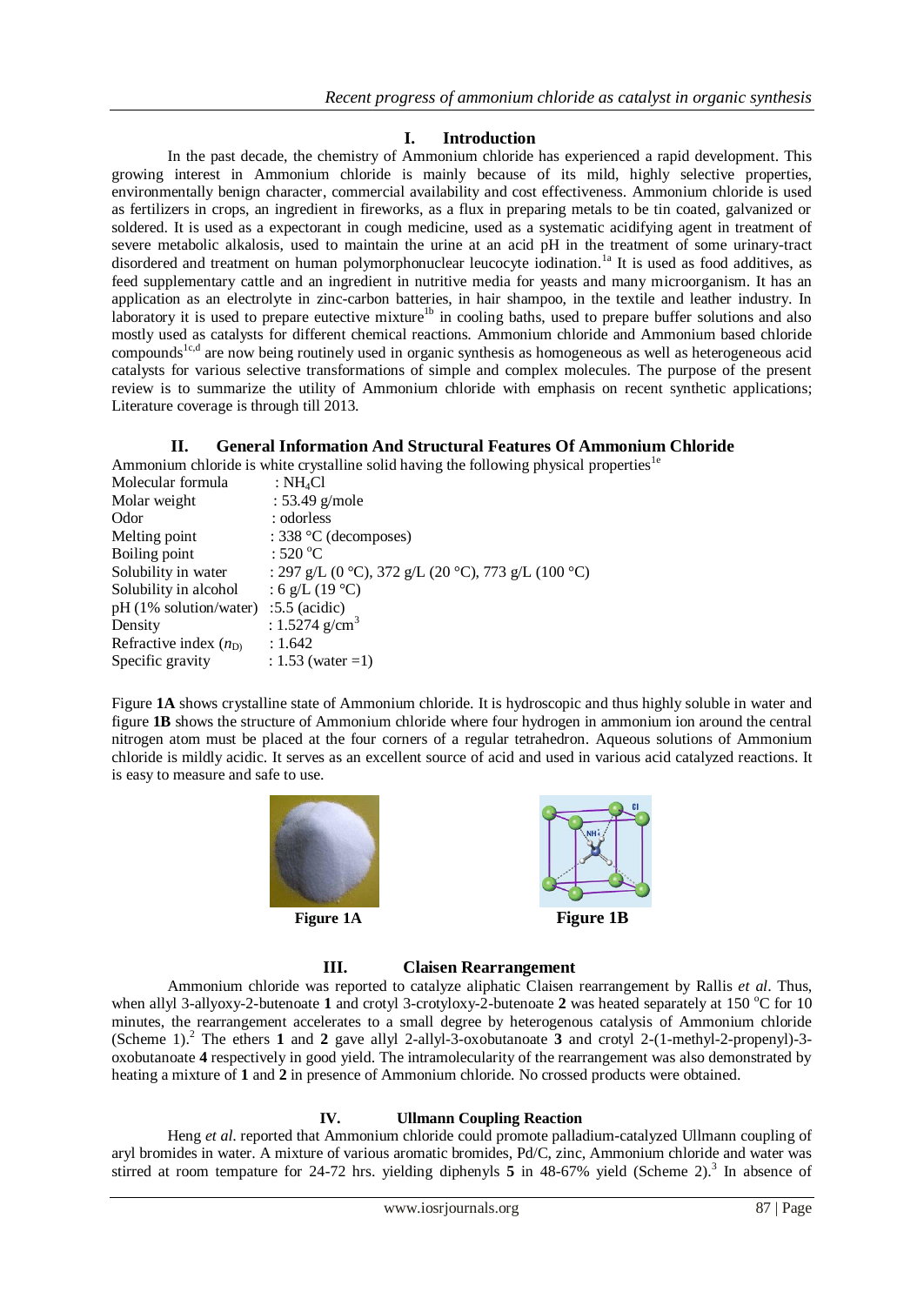Ammonium chloride, coupling of aryl bromides mediated by Pd/C and zinc the product **5** was obtained in very poor yield (17%; when  $R = Me$ ). In the first step of the mechanism NH<sub>4</sub>CL react with H<sub>2</sub>O yielding H<sup>+</sup>, which then afforded  $H_2$  by reacting with Zn. In presence of  $H_2$ , Pd(0) reacts with aryl bromide or  $H_2$  to give intermidiate 6 (ArPdBr) and intermidiate 7  $[Pd^{2+}(H)_2]$ , respectively. Intermidiate 6 reacted with another ArBr to afford the intermidiate **8** and PdBr2. Intermidiate **8** then underwent reductive elimination to release **5** and regenerate the active Pd(0) species. PdBr<sub>2</sub> could also react with  $H_2$  to regenerate the active Pd(0) species. In the meantime, aryl bromide could be reduced by intermidiate **7** to give ArH.



#### **Scheme 2**

#### **V. Thia-Michael Addition Reaction**

`Thia-Michael addition of thiols to α,β-unsaturated ketones such as chalcones was accomplished in presence of saturated Ammonium chloride in water at room temperature to obtain the corresponding 1,4 adducts **9** in good to excellent yields (Scheme 3).<sup>4</sup> No by-products resulting from the undesired 1,2-addition and/or bisaddition side reaction were observed. Chalcone derivatives carrying either electron-donating or electronwithdrawing groups did not affect either the yield of the product or the rate of the reaction. This method can also be used to produce **10** from thiols and β**-**nitrostyrenes.

## **VI. Multi-Component Reaction**

Multicomponent reactions (MCRs), using three or more reactants in a one-pot synthesis to give a single product, has gained synthesis of complicated molecules can be achieved in a fast, efficient, and time-saving manner without the isolation of any intermediates. As a result, it requires minimum effort, which minimizes the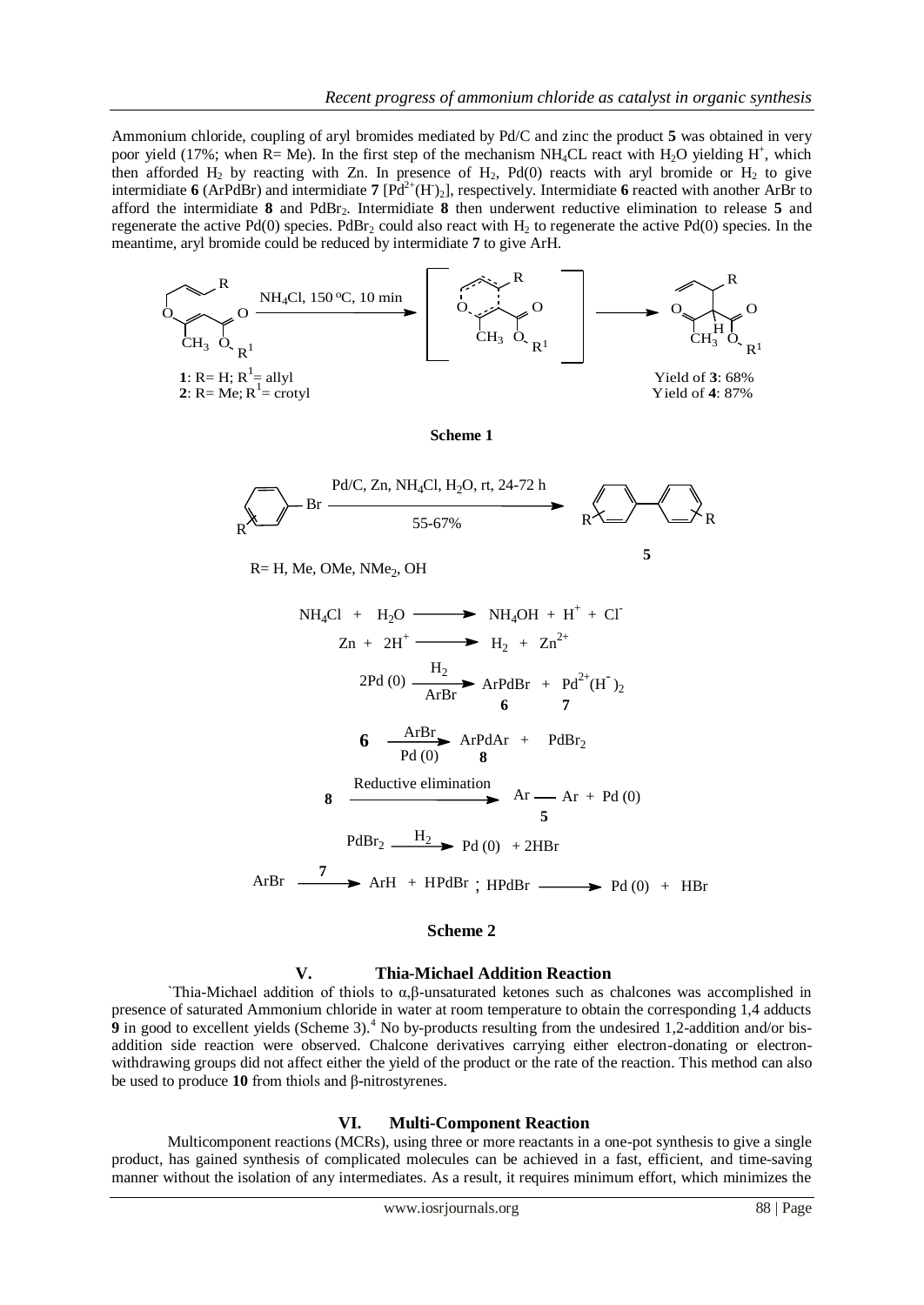environmental loading and is an acceptable form of green chemistry. These important three- or four-component reactions have efficiently been performed using Ammonium chloride as catalyst.



#### **Scheme 3**

## **VI.I. Three-component reaction**

Three-component reactions of various organic compounds represent a very important class of reactions for forming biologically active heterocyclic compounds. Dihydropyrimidines show antiviral, antitumor, antibacterial activities,<sup>5</sup> imidazo[1,2-*a*]pyridines find applications as anticytomegalo-zoster and antivaricellazoster virus,<sup>6a-c</sup> analgesic, anti-inflammatory and antipyretic agents,<sup>6d-f</sup> benzo[*α*]xanthenes have been used as anti-inflammatory agents,<sup>7a</sup> and in photodynamic therapy.<sup>76</sup> iminobenzoxazine<sup>8a,b</sup> and iminooxazoline<sup>8c,d</sup> derivatives are very important in the field off pharmaceuticals. Imidazo $[1,2-a]$ pyrimidines<sup>9a,b</sup> are medicinally important compounds. Spirochromenes and spiroacridines exhibit spasmolitic, diuretic, anticoagulant, anticancer and antianaphylactic activities.<sup>10a-c</sup> this is because the synthesis of complicated heterocycles has presently gained tremendous importance. These important heterocycles have efficiently been synthesized using ammonium chloride as catalyst.

#### **VI.I.I. Synthesis Of Dihydropyrimidinones**

Shaabani and coauthors reported an efficient one-pot, three component, Biginelli type synthesis of 3,4 dihydropyrimidin-2-(1*H*)-ones **11** under solvent-free conditions from aromatic or aliphatic aldehydes, 1,3 dicarbonyl compounds and urea or thiourea at 100 °C using Ammonium chloride as catalyst (Scheme 4).<sup>11a</sup> Aliphatic aldehydes which normally show extremely low yields in Biginelli reactions,<sup>11b</sup> gave relatively higher yields of the dihydropyrimidines in presence of Ammonium chloride. Aromatic aldehydes containing either electron-donating or -withdrawing groups underwent the conversion smoothly, giving moderate to excellent yields of **11**. Compared with the other methods for multicomponent synthesis of 3,4-dihydropyrimidin-2-(1*H*) ones, this new method using Ammonium chloride offers better yields, shorter reaction times and economic viability.

$$
R^{1}CHO + \n\begin{array}{ccc}\n & 0 & 0 & \\
 & R^{2} & \n\end{array}\n\begin{array}{ccc}\n & X & \\
 & R^{3} + \n\end{array}\n\begin{array}{ccc}\n & \n\end{array}\n\begin{array}{ccc}\n & \n\end{array}\n\begin{array}{ccc}\n & \n\end{array}\n\begin{array}{ccc}\n & \n\end{array}\n\begin{array}{ccc}\n & \n\end{array}\n\begin{array}{ccc}\n & \n\end{array}\n\begin{array}{ccc}\n & \n\end{array}\n\begin{array}{ccc}\n & \n\end{array}\n\begin{array}{ccc}\n & \n\end{array}\n\begin{array}{ccc}\n & \n\end{array}\n\begin{array}{ccc}\n & \n\end{array}\n\begin{array}{ccc}\n & \n\end{array}\n\begin{array}{ccc}\n & \n\end{array}\n\begin{array}{ccc}\n & \n\end{array}\n\begin{array}{ccc}\n & \n\end{array}\n\begin{array}{ccc}\n & \n\end{array}\n\begin{array}{ccc}\n & \n\end{array}\n\begin{array}{ccc}\n & \n\end{array}\n\begin{array}{ccc}\n & \n\end{array}\n\begin{array}{ccc}\n & \n\end{array}\n\begin{array}{ccc}\n & \n\end{array}\n\begin{array}{ccc}\n & \n\end{array}\n\begin{array}{ccc}\n & \n\end{array}\n\begin{array}{ccc}\n & \n\end{array}\n\begin{array}{ccc}\n & \n\end{array}\n\begin{array}{ccc}\n & \n\end{array}\n\begin{array}{ccc}\n & \n\end{array}\n\begin{array}{ccc}\n & \n\end{array}\n\begin{array}{ccc}\n & \n\end{array}\n\begin{array}{ccc}\n & \n\end{array}\n\begin{array}{ccc}\n & \n\end{array}\n\begin{array}{ccc}\n & \n\end{array}\n\begin{array}{ccc}\n & \n\end{array}\n\begin{array}{ccc}\n & \n\end{array}\n\begin{array}{ccc}\n & \n\end{array}\n\begin{array}{ccc}\n & \n\
$$

**Scheme 4**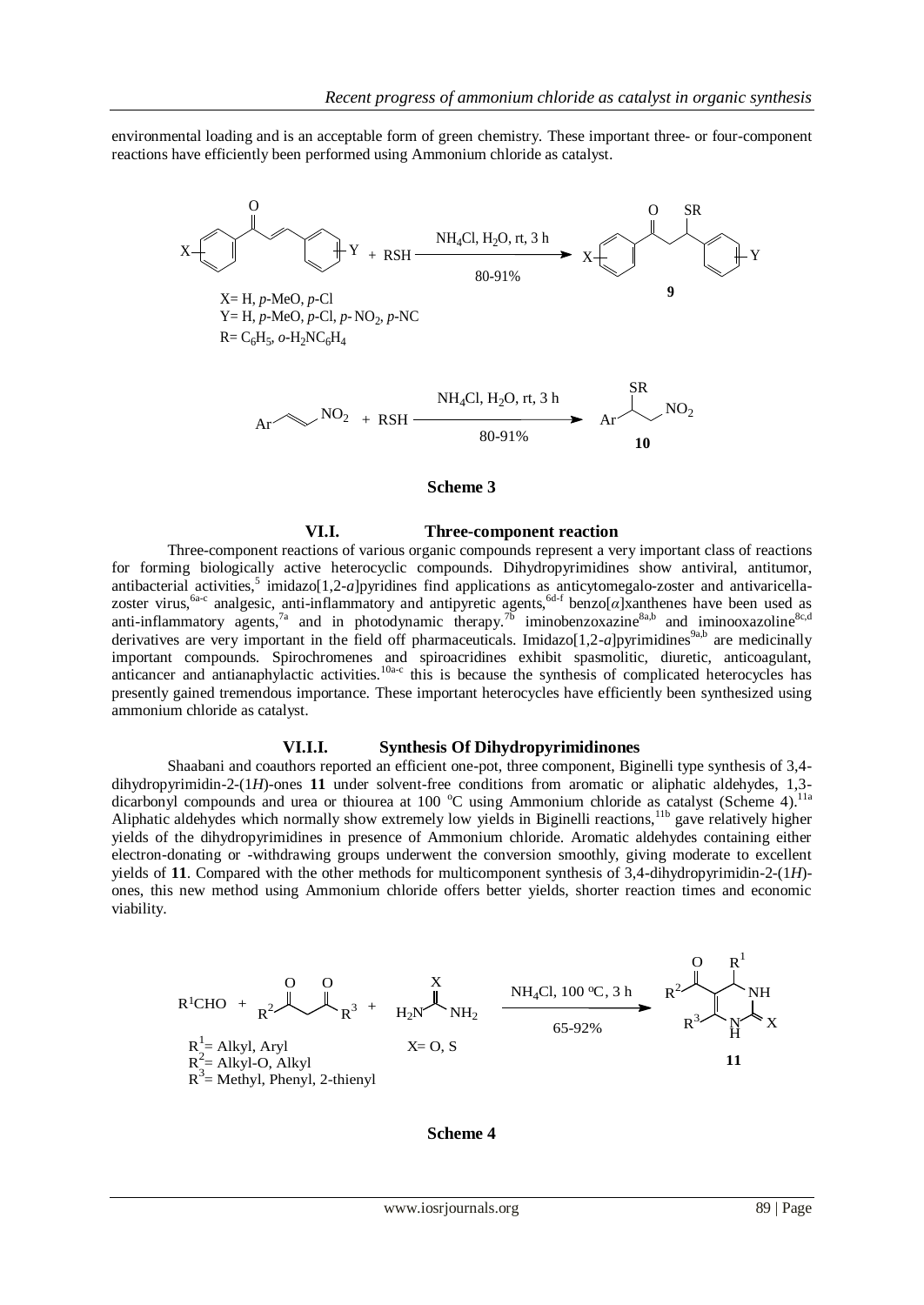## **VI.I.II. Synthesis Of Imidazo[1,2-a]pyridines**

Shaabani *et al.* showed that a series of imidazo[1,2-*a*]pyridine 12 could be synthesized effectively in 3 hrs. at room temperature by Ammonium chloride catalyzed one-pot, three component Groebke condensation reaction of aromatic aldehydes, isocyanides, and 2-aminopyridines in methanol in 67-96% yield (Scheme 5).<sup>12</sup>



## **Scheme 5**

Replacing 2-aminopyridine with 2-aminopyrazine afforded 3-aminoimidazo[1,2-*a*]pyrazine in presence of Ammonium chloride in good yields. Methanol was found to be the best solvent for this reaction. Aromatic aldehydes containing electron withdrawing or electron-donating substituents, gave the product **12** in good yield.

## **VI.I.III. Synthesis Of Tetrahydrobenzo[a]xanthene-11-ones**

Foroughifar and his group reported a one-pot multicomponent reaction of aldehydes, dimedones, and 2 naphthols for the preparation of 12-alkyl- or 12-alkyl-8,9,10,12-tetrahydrobenzo[*α*]-xanthene-11-ones **13** using Ammonium chloride as catalyst under solvent-free conditions at 120 °c (Scheme 6).<sup>13</sup> Various aromatic aldehydes bearing electron withdrawing groups (such as nitro, halide) and electron-releasing groups (such as methyl, methoxy) showed equal ease towards the product **13**. Aliphatic aldehydes also gave the expected product in good yields. When 2-naphthol was replaced by 6-bromo-2-naphthol or 2,7-naphtholenediol under similar conditions the corresponding tetrahydrobenzo[*α*]xanthene-11-ones **13** was obtained in good to excellent yields.



R= Phenyl, aryl, alkyl, cinnamyl

.

#### **Scheme 6**

#### **VI.I.IV. Synthesis Of Benzoxazines**

Bonne and his groups synthesized 4-imino-4*H*-3,1-benzoxazines **17** in presence of Ammonium chloride in good to excellent yields using a three component reaction sequence. Heating a toluene solution of an isonitrile **14**, an amine **15**, and an aldehyde **16** in presence of a stoichiometric amount of Ammonium chloride at 60 °C for 12 hrs. produced 17 in 53-91% yield (Scheme 7).<sup>14</sup> Although, the reaction takes place at room temperature but the yield is low and requires longer times. A plausible reaction mechanism that accounts for the preparation of **17** was shown in scheme 7. Thus, condensation of **15** and **16** gave the iminium **18**, which reacted with isonitrile 14 to afford the nitrilium intermediate 19. Trapping of the latter by the internal amide oxygen produced the 4-iminobenzoxazine **17**. Formation of quinazolin-4-ones **20**, which could result from the nucleophilic addition of amide nitrogen to the nitrilium intermidiate, was not observed.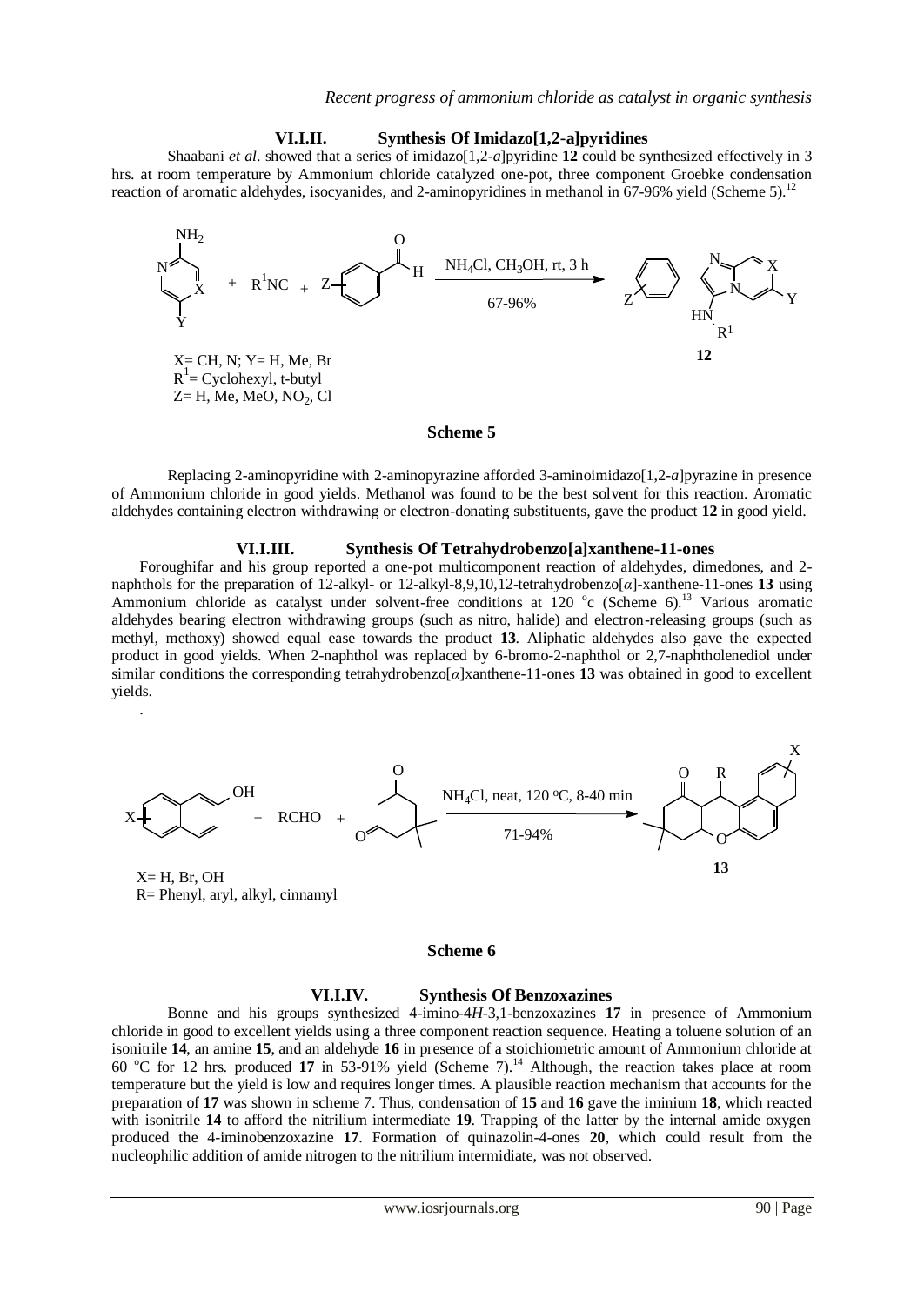

**VI.I.V. Synthesis Of Iminooxazolines**

A new three-component synthesis of 5-iminooxazolines **24** starting from aldehydes, amines,, and α, α-disubstituted-α-isocyanoacetamides using Ammonium chloride were developed by Pirali *et al*. Thus, when heptanal **21** morpholine **22**, and α-isocyanoacetamide **23** were refluxed at 60 ºC in toluene using Ammonium chloride 24 was obtained in 62% yield (Scheme 8).<sup>15</sup> Condensation of 21 and 22 gave the iminium ion **25**, which reacted with isonitrile **23** to afford the nitrilium intermidiate **26**. Trapping of the latter by the internal amide oxygen produced **24**.



**Scheme 8**

## **VI.I.VI. Synthesis Of Imidazo[1,2-***a***]Pyrimidines**

Parchinsky *et al.*<sup>16</sup> reported that various novel imidazo[1,2-*a*]pyrimidines 28 were synthesized in 49-60% yield *via* a multicomponent reaction of 2-aminopyrimidine, aromatic aldehyde, and isonitrile in presence of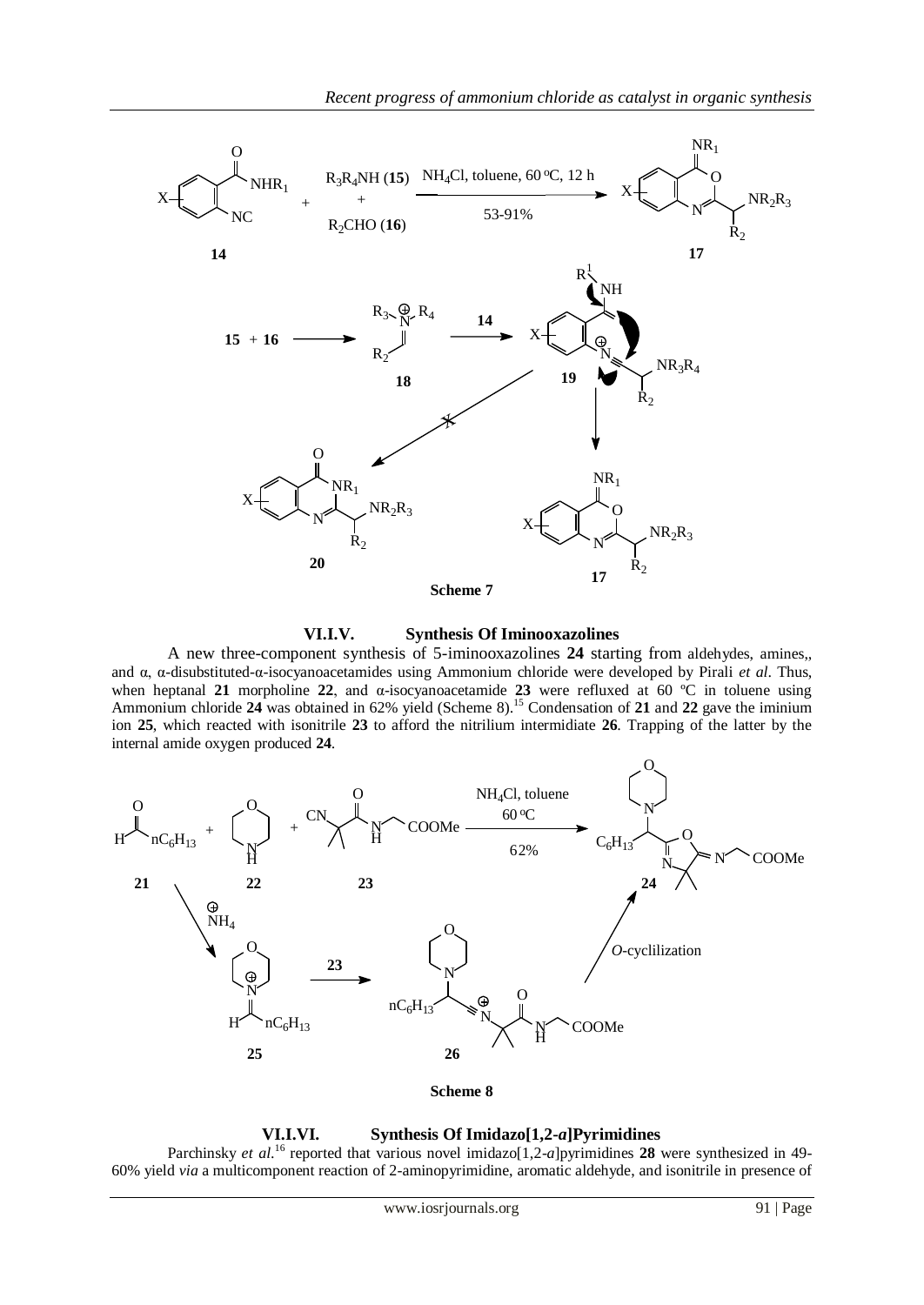Ammonium chloride in refluxing toluene (Scheme 9). The use of a nonpolar solvent instead of polar solvents like methanol, suppresses formation of multiple products.



## **VI.I.VII. Synthesis Of Spirochromenes And Spiroacridines**

Dabiri *et al.*<sup>17</sup> reported that various novel functionalized spirocromenes 32 and 34 were synthesized in good to excellent yields via a multicomponent reaction of isatin **30** or acenapthoquinone **33**, an activated methylene reagent **31** and 1,3-dicarbonyl compounds **29** in presence of catalytic amount of Ammonium chloride in water at 80  $^{\circ}$ C (Scheme 10). The most probable mechanism of this reaction include a fast Knoevenagel condensation between isatin and CH-acidic malononitrile/ethyl cyanoacetate in presence of Ammonium chloride in water in the first step and a Michael addition of diketones to the unsaturated nitrile, the product of knoevenagel condensation, in the second step and then the cycloaddition of the hydroxyl group to the cyano moiety to form the desired product. When benzyl cyanide was treated as a substitute of malononitrile or ethyl cyanoacetate in this reaction under similar conditions spiroacridine derivatives were produced with prolonged reaction times.

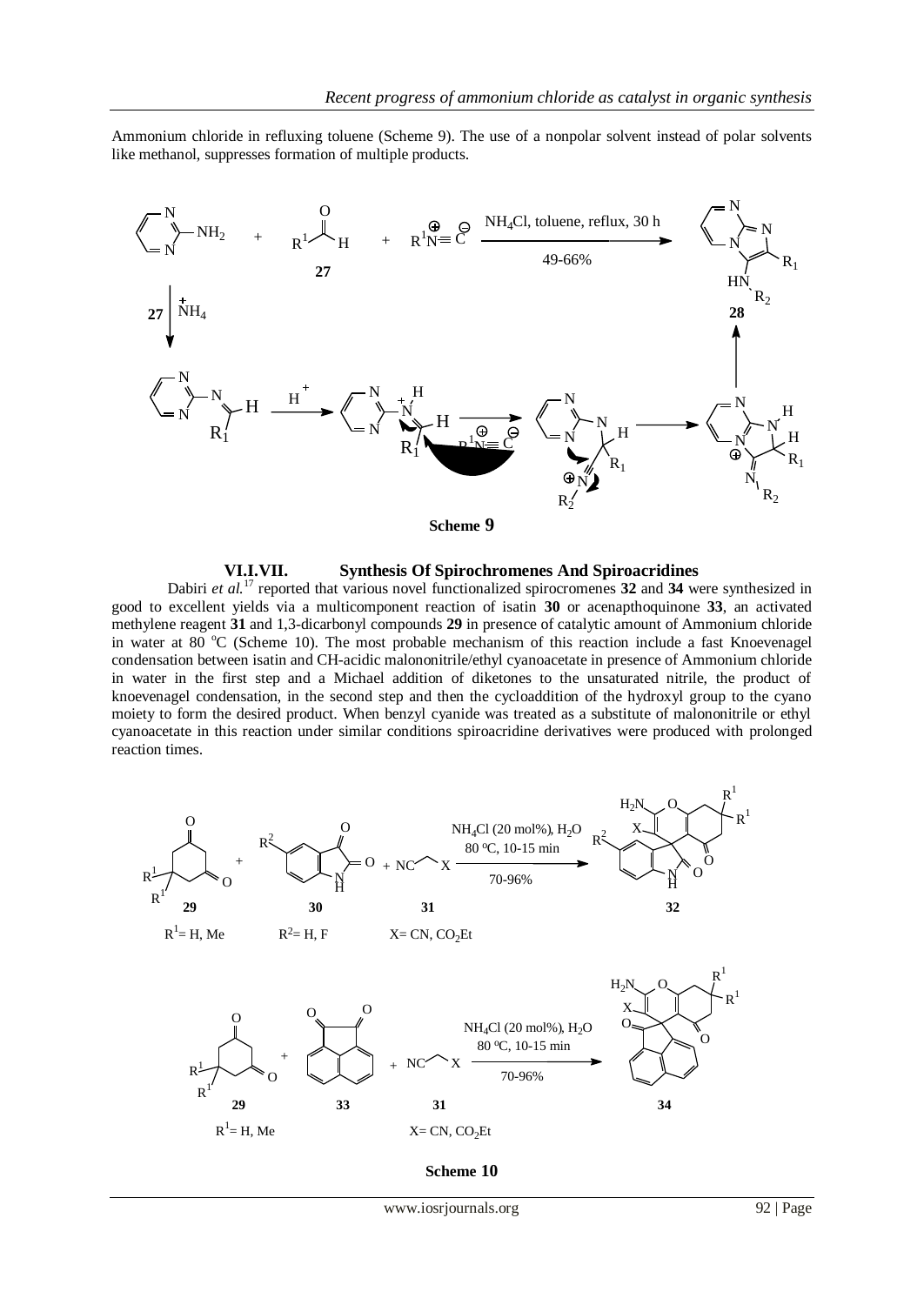## **VI.II. Ugi Four-Component Reaction**

The Ugi reaction<sup>18a-c</sup> is a four-component reaction of a ketone or aldehyde, an amine, an isocyanide and a carboxylic acid to rapidly prepare α-aminoacyl amide derivatives. The Ugi reaction products can exemplify a wide variety of substitution patterns, and constitute peptidomimetics that have potential pharmaceutical applications viz. Crixivan,<sup>18d</sup> a protease inhibitor used as a component of highly active antiretroviral therapy (HAART) to treat HIV infection and AIDS, Lidocaine<sup>18e</sup> and bupivacaine<sup>18f</sup> a caine-type anesthetics, in conjugation with the enabling technologies such as high-throughput screening and combinatorial chemistry.<sup>18g</sup>

#### **VI.II.I. Synthesis Of Dipeptides**

Cristau *et al*. reported a Ugi four-component reaction promoted by Ammonium chloride in aprotic solvent. Thus, stirring a mixture of an aldehyde, amine, 3-hydroxyphenyl acetic acid, isonitrile and Ammonium chloride in dry toluene at 60 °C for specified time afforded dipeptide amide 35 in good yield (Scheme 11).<sup>19</sup>

Ammonium chloride promoted synthesi of dipeptides **36** using Ugi four-component reaction was also reported by Bonne and his coworkers. Morpholine, heptanal, potassium 2-isocyano-3-phenylpropanoate and Ammonium chloride were stirred in toluene at room temperature for 18 hrs. producing the dipeptide in 90% yield as a mixture of two diastereoisomers (Scheme 12). $^{20}$ 



 $R^2 = n - C_4H_9$ , aryl, benzyl, *i*-Pr

#### **Scheme 11**



#### **Scheme 12**

## **VI.II.II. Synthesis Of Pyrrolo[3,4-***b***]Pyridine-5-Ones**

Janvier and his group reported a one-pot Ugi four-component synthesis of pyrrolo[3,4-*b*]pyridine-5 ones **40** using Ammonium chloride. A solution of an aldehyde, an amine, and an isonitrile **37** was stirred in presence of Ammonium chloride at room temperature, giving oxazole **39** through imine intermidiate **38**. Subsequently, treatment of acyl chloride gave the product **40** in good yield (Scheme 13).<sup>21</sup> Ammonium chloride provided a proton source that is able to form hydrogen bond with **38** favoring subsequent nucleophilic attack of isonitrile.

#### **VII. Condensation Reaction**

Cross-aldol condensation of aldehydes with ketones is an important reaction for the synthesis of α,βunsaturated carbonyl compounds, which are known to show diverse biological activities.<sup>22a-c</sup> These types of compounds are used as intermediates for synthesis of various pharmaceuticals, agrochemicals and perfumes.<sup>23a,b</sup> On the other hand condensation of carbonyls and indoles give diindolylmethanes that show a wide variety of biological activities.<sup>24</sup> It was found that Ammonium chloride effectively catalyses both types reactions.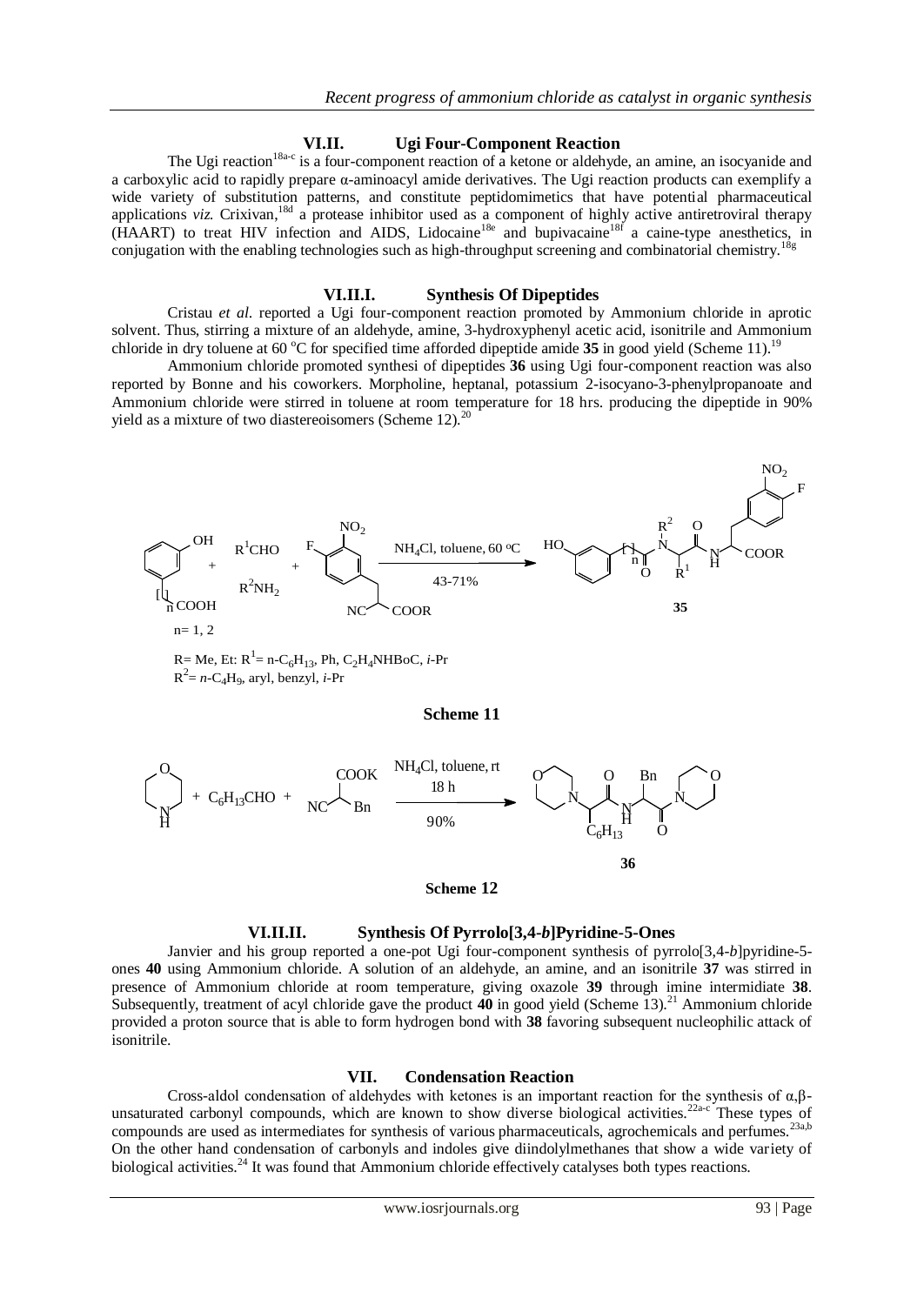

**Scheme 13**

## **VII.I. Crossed-Aldol Condensation Reaction**

Teimouri and co-workers have reported that Ammonium chloride acts as an excellent catalyst for the cross-aldol condensation reaction. Thus, when cycloalkanones and various aromatic aldehydes were refluxed in ethanol in presence of Ammonium chloride for 3.5-5 h.,  $\alpha, \alpha'$ -bis(arylmethylene)cycloalkanones **41**, was furnished in excellent yields (Scheme 14).<sup>25a</sup> Fufuraldehyde and cinnamaldehyde also gives excellent yields of the corresponding condensation products. Microwave irradiation method<sup>25b</sup> for the synthesis of the similar type of compounds using ammonium chloride has also been reported in very short time.



## **Scheme 14**

## **VII.II. Condensation Of Carbonyl Compounds And Indoles**

Ammonium chloride was utilized by Azizian and his groups to condense carbonyl compounds with indoles for the synthesis of diindolylmethanes **42** under solvent**-**free conditions. Thus, when a mixture of carbonyl compound, indole and Ammonium chloride was heated with stirring at 90 °C, 42 was formed in good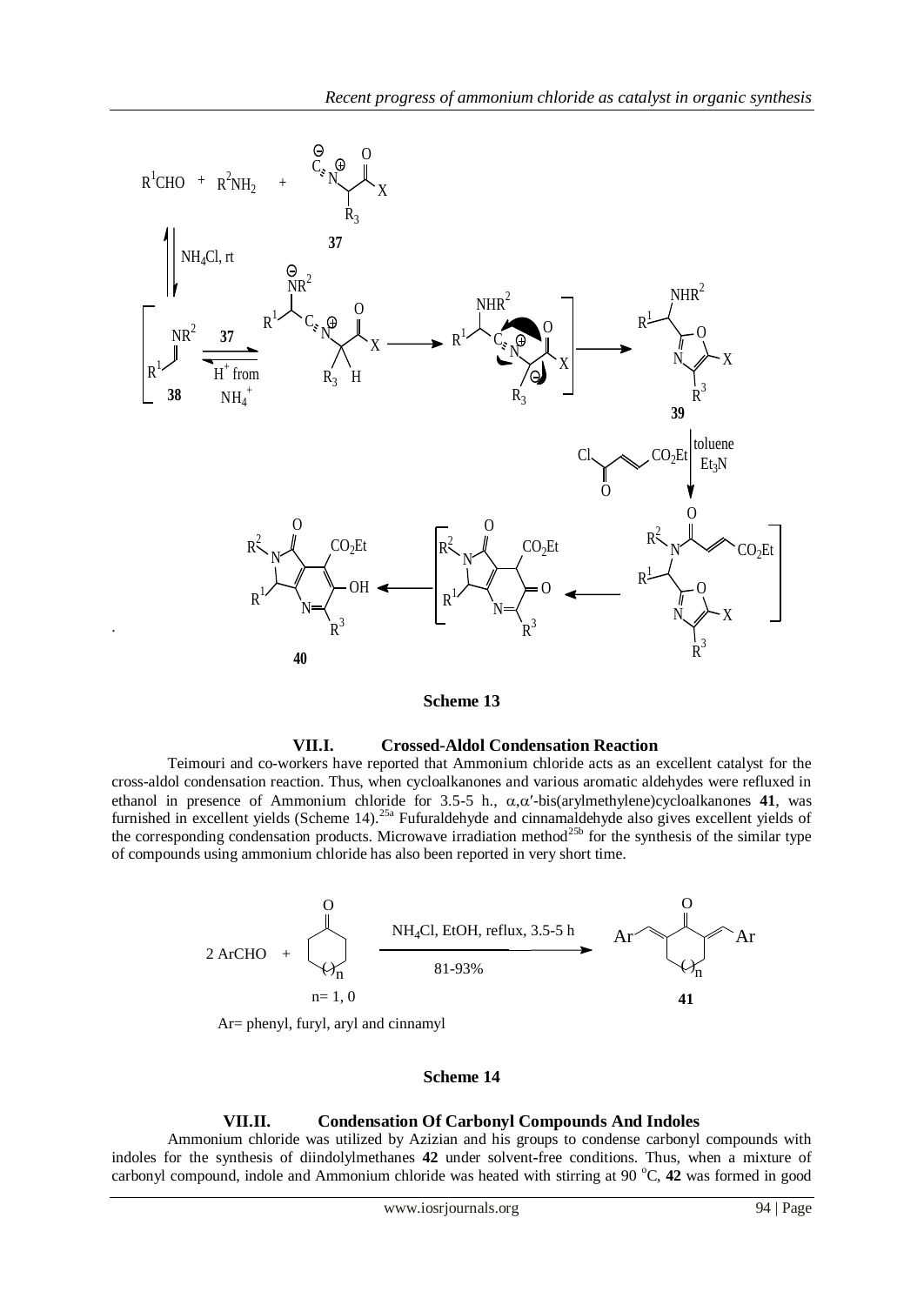to excellent yield (Scheme 15).<sup>26</sup> Aromatic and heteroaromatic aldehydes as well as cinnamaldehyde also gave excellent yields. However, aliphatic aldehydes such as acetaldehyde and butaraldehyde gave somewhat lower yields due to rapid evaporation at 90 °C. Both aliphatic and aromatic ketones required increasingly more time for completion of the reaction and their yields were relatively low due to steric crowding in the resulting diindolylmethanes.



#### **VIII. Formation Of Nitrogen Heterocycle**

#### **VIII.I. Synthesis Of Quinoxalines**

Quinoxalines, well known for their wide spectrum of biological activities<sup>27a-d</sup> ranging from antihelmintic, anticancer, antimicrobial, to antibacterial antiinflamatory and antidepressant, was synthesized effectively by Darabi *et al*. by the direct condensation of various benzene-1,2-diamines and 1,2-dicarbonyl compounds in excellent yields (95-100%) at room temperature using Ammonium chloride in methanol as a mild, eco-friendly acid free and metal free catalyst (Scheme 16).<sup>28</sup>



 $R=$  H, Me, NO<sub>2</sub>, Cl  $R^1$ = alkyl, aryl

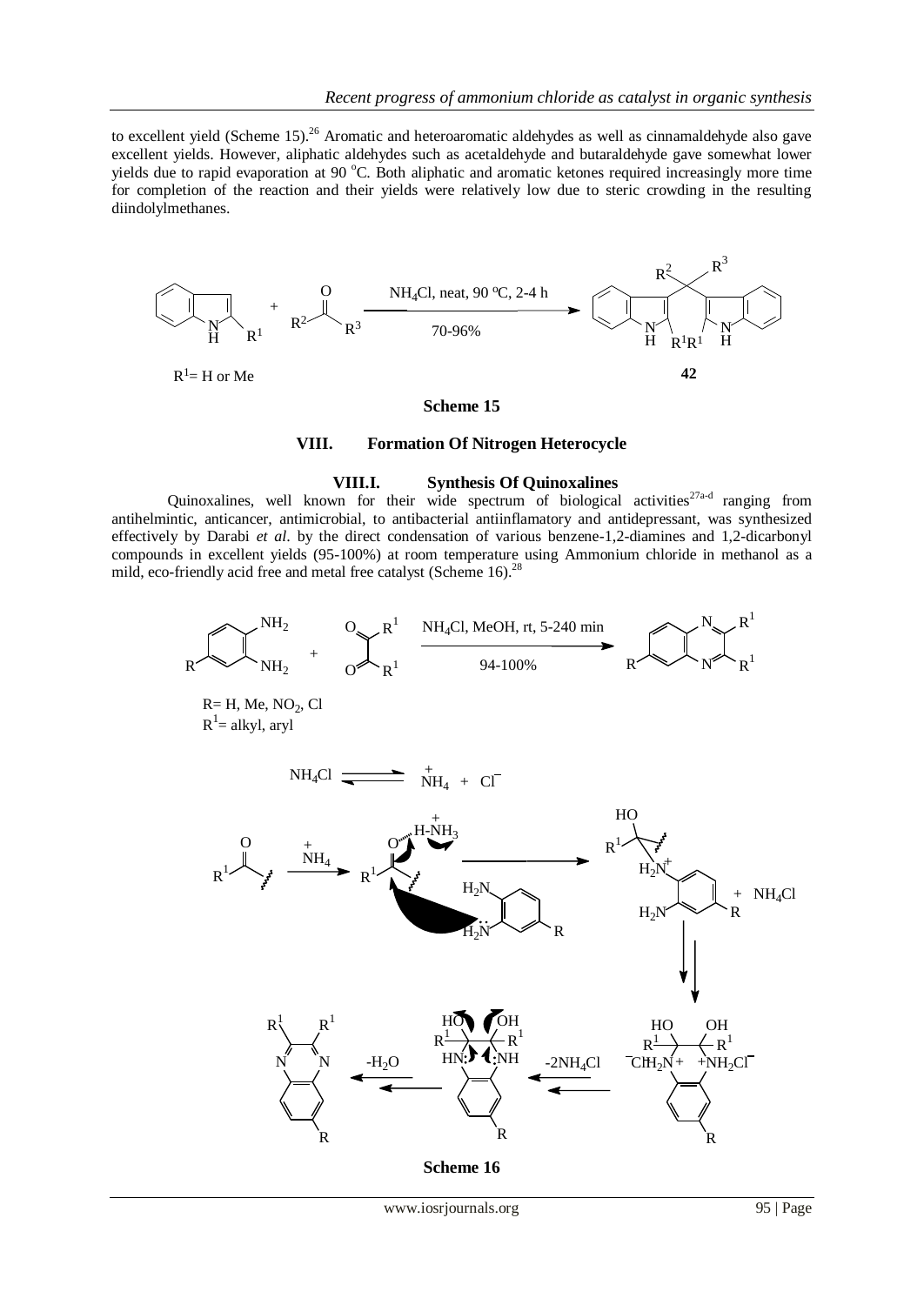## **VIII.II. Synthesis Of Arylbenzothiazoles And Bisbenzothiazoles**

Maleki *et al.* synthesized 2-arylbenzothiazoles,  $29a-c$  a class of potent antitumor compounds by the simple condensation of 2-aminothiophenol with aromatic aldehydes at room tempeture using Ammonium chloride as catalyst and benign methanol-water as the reaction medium (Scheme 17).<sup>30</sup> The reaction stopped at the benzothiazoline derivative when carried out under nitrogen atmosphere thus proving that aerial oxygen is absolutely essential for the oxidation step.



**Scheme 17**



#### **IX.I. Reduction Of Aromatic Nitro Compounds To Aromatic Amines**

Ammonium chloride was used for the ultrasound-promoted highly efficient chemoselective reduction of aromatic nitro compounds to the corresponding amine compounds in 56-90% yield. For example, 6-nitro chrysene **43** was reduced to the 6-amino chrysene **44** in 86% yield in presence of samarium metal and Ammonium chloride in methanol under ultrasonication at room temperature (Scheme 18).<sup>31a</sup> In absence of Ammonium chloride the reduction did not take place, inspite of keeping all other conditions identical. The reduction sensitive groups, *viz*. bromo, cyano, ester, unsaturated bond and heterocyclic ring remained unaffected during this transformation.



Similar type of chemoselective reduction of aryl nitro compounds like nitrophenols to corresponding aminophenols was reported by Sridharan *et al.*<sup>31b</sup> using zinc and Ammonium chloride in aqueous medium at room temperature (Scheme 19).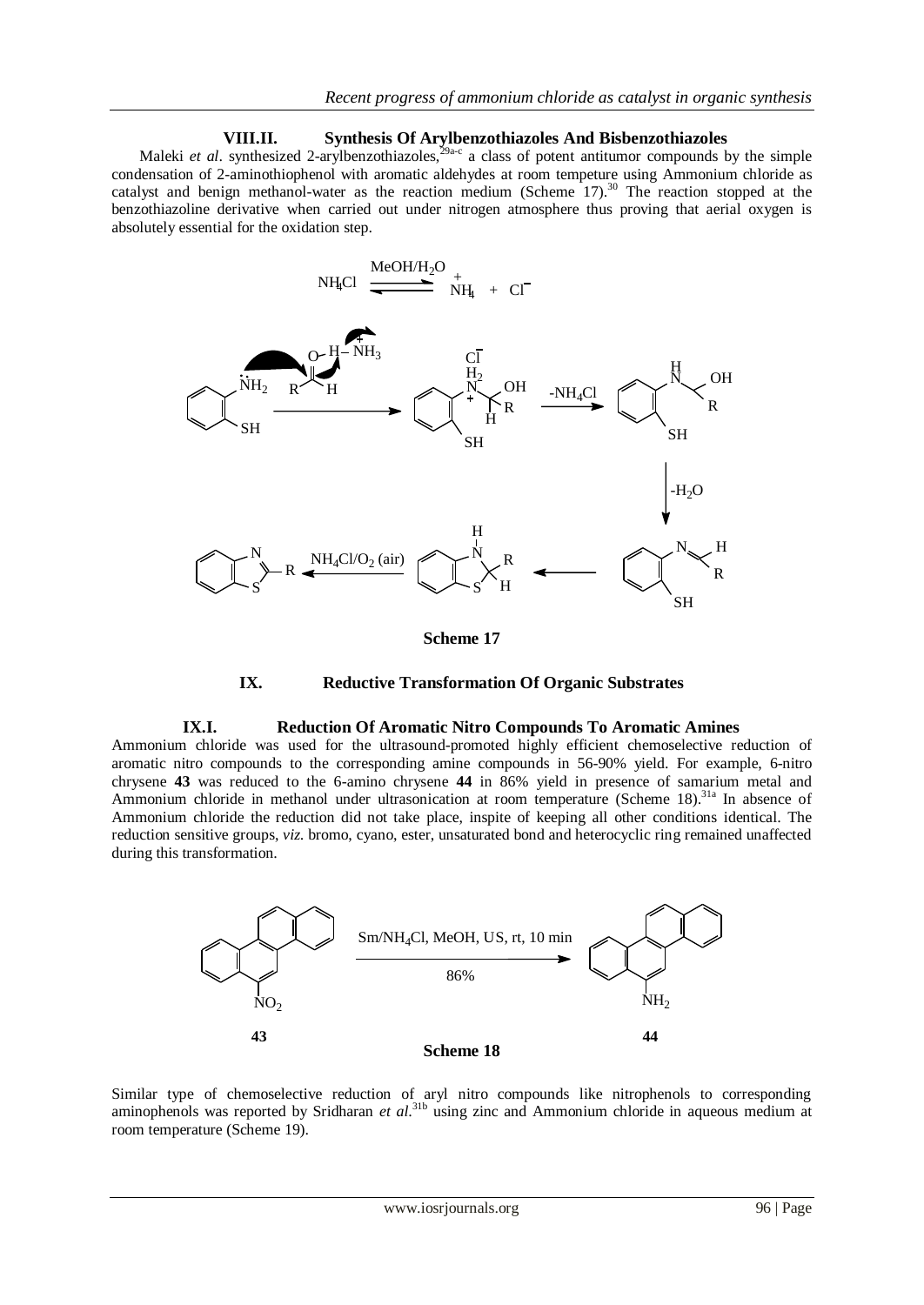

#### **IX.II. Reduction Of Azides To Amines Or Amides**

Ammonium chloride in combination with zinc was used to reduce alkyl and acyl azides to the corresponding amines or amides in good to excellent yields (86-98%) at room temperature as well as under refluxing conditions . Thus, when a mixture of acyl azide **45** and Ammonium chloride in ethyl alcohol and water, zinc powder was stirred vigorously at room temperature, **46** was formed in 98% yields (Scheme 20).<sup>32</sup> Functional groups such as C=C bond, benzyl, esters etc. which were easily destroyed during hydrogenation could tolerate this method and also no racemisation was observed in case of the reduction of optically active azides.





The combination of Ammonium chloride and zinc in methanol was further used by Sridhara *et al*. for the reductive cleavage of azo compounds to their corresponding anilines (Scheme  $21<sup>33</sup>$ , reaction time being 5-20 minutes at room temperature. The reaction however, did not proceed in absence of Ammonium chloride. Azo compounds bearing electron donating groups such as  $OCH_3$ ,  $OH$ ,  $CH_3$  and electron-withdwraing groups such as COOH, COCH<sup>3</sup> and halogens remained unaffected during the cleavage step.



#### **Scheme 21**

#### **X. Oxidative Transformation Of Alcohols**

An efficient procedure for the oxidation of alcohols with Ammonium chloride in the presence of catalytic amount of  $NaBrO<sub>3</sub>$  has been developed in the recent years. An optimized protocol, published in *Journal of Chemical Research (S)* for the oxidation of secondary alcohol **47** to corresponding ketone **48** (Scheme 22),<sup>34</sup> consists of the treatment of the alcohol **47** in aqueous acetonitrile with Ammonium chloride and NaBrO<sub>3</sub> at 80 °C. This procedure involves a very high degree of selectivity for the oxidation of benzylic alcohol to aldehydes, without any noticeable overoxidation to carboxylic acids, and high chemoselectivity in presence of either secondary alcohols or other oxidizable moieties.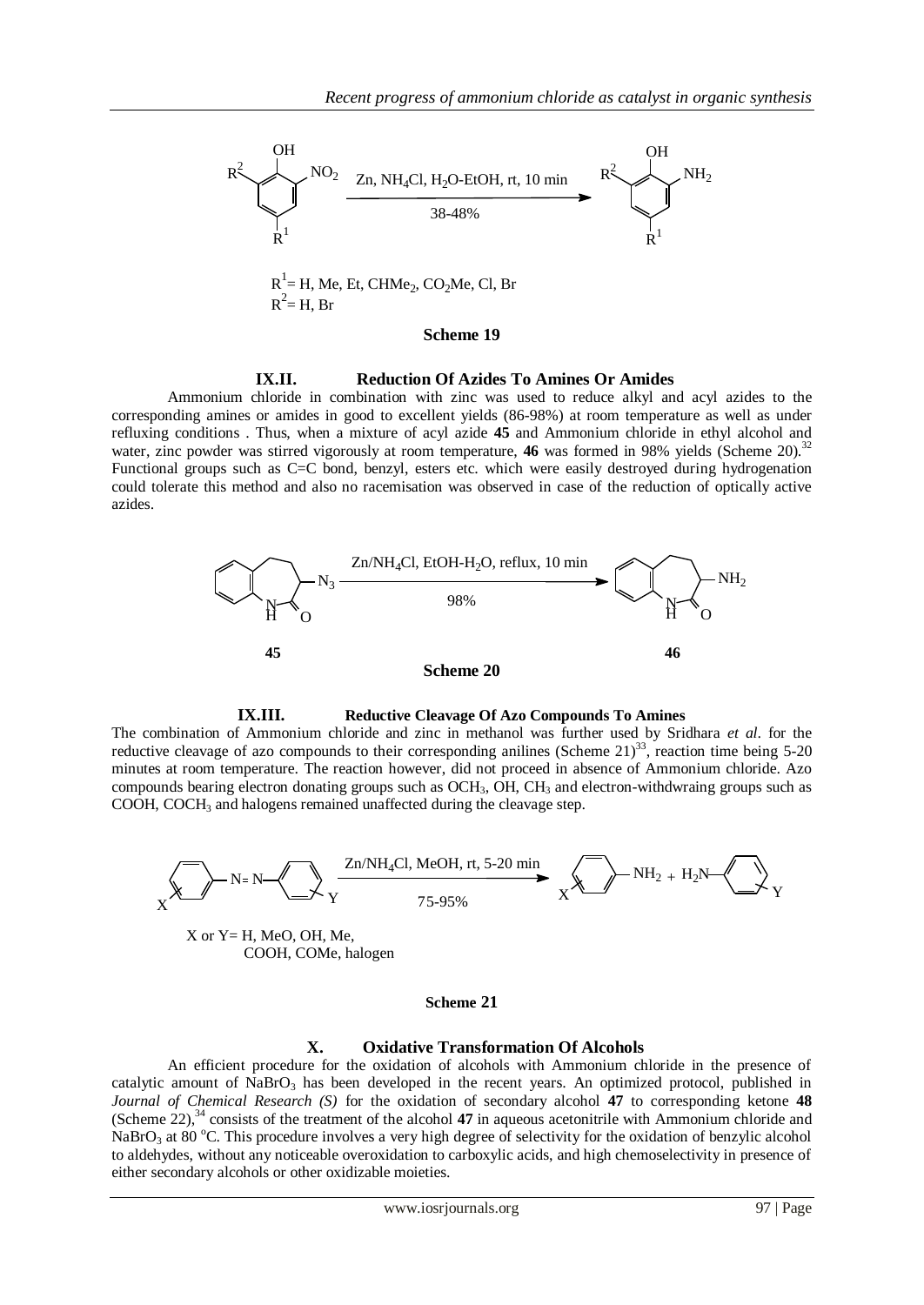

#### **Scheme 22**

## **XI. Conclusion**

CHMe<sub>2</sub>, **CHOCOVERGING, CHOCOVERGING, CHOCOVERGING**<br>
Sing<br>
Sing<br>
Sing<br>
Sing<br>
Sing<br>
Sing<br>
Sing<br>
Sing<br>
Sing<br>
Sing<br>
CHOCOSIDE and  $\mathbf{B}$  CHOCOSIDE and  $\mathbf{B}$  CHOCOSIDE and<br>
Sing and contract interest in symptoms in Anton This review demonstrates an active current interest in synthetic applications of Ammonium chloride as catalyst.<sup>35-39</sup> This growing interest of Ammonium chloride is mainly due to their very useful acidic properties, combined with benign environmental character, inexpensive and commercial availability. There has been a major surge of catalytic activity in several areas of the Ammonium chloride chemistry. These areas include the application of Ammonium chloride catalysts in various organic transformations such as formation of C-C, C-N, C-O, C-P, C-S and N-H bonds in different synthetically important compounds. We anticipate that these areas of Ammonium chloride chemistry will continue to attract significant research activity in the future.

#### **Acknowledgement**

I gratefully acknowledge the funding support of this work from the Authorities of Acharys Jagadish Chandra Bose College and the Minor Research Projecr(S) No. PSW-130/11-12 (ERO) by the University Grants Commission, New Delhi, India.

#### **Reference**

- [1]. (a) Phillips, W. A.; Hosking, C. S.; Shelton, M. J.; *J. Clin. Pathol*. **1983**, *36*, 808. (b) Shamsuri, A. A.; Abdullah, D. K. *International J. Chem*. **2011**, *3*, 161. (c) Karuvalam, R. P.; Divia, S. M.; Haridas, K. R. *J. Korean Chem. Soc*. **2010**, *54*, 589. (d) Xu, L.-W.; Li, J.- W.; Zhou, S.-L.; Xia, C.-G. *New J. Chem*. **2004**, *28*, 183. (e) Hawley, G. G. *The Sigma Algrich Library of Chemical Safety Data*, Edition II, **2005**.
- [2]. Rallis, J. W.; Lundin, R. E.; Bailey, G. F. *J. Org. Chem*. **1963**, *28*, 3521.
- [3]. Li, J.-H.; Liang, Y.; Liu, W.-J.; Tang, S.; Xie, Y.-X. *Chin. J. Chem*. **2004**, *22*, 1432.
- [4]. Chen, W.-Y.; Shi, L. *Catal. Commun*. **2008**, *9*, 1079.
- [5]. Kappe, C. O. *Tetrahedron* **1993**, *49*, 6937.
- [6]. (a) Gueiffier, A; Lhassani, M.; Elhakmaoui, A.; Snoeck, R.; Andrei, G.; Chavignon, O.; Teulade, J. C.; Kerbal, A.; Essassi, E. M.; Debouzy, J. C.; Witvrouw, M.; Blache, Y.; Balzarini, J.; De Clercq, E.; Chapat, J. P. *J. Med. Chem*. **1996**, *39*, 2856. (b). Gueiffier, A; Mavel, S.; Lhassani, M.; Elhakmaoui, A.; Snoeck, R.; Andrei, G.; Chavignon, O.; Teulade, J. C.; Witvrouw, M.; Balzarini, J.; De Clercq, E.; Chapat, J. P. *J. Med. Chem*. **1998**, *41*, 5108. (c) Mavel, S.; Renou, J. L.; Galtier, C.; Snoeck, R.; Andrei, G.; Balzarini, J.; De Clercq, E.; Gueiffier, A; *Arzneim Forsch* **2001**, *51*, 304. (d) Abignente, E. *Actual Chim. Ther*. **1991**, *18*, 193. (e) Abignente, E.; Arena, F.; Lurachi, E.; Saturnino, C.; Rossi, F.; Lampa, E.; Cazzola, M.; Brandinelli, E.; Marrazzo, R.; Marmo, E. *Rend. Atti. Accad. Sci. Med. Chir*. **1985**, *139*, 313. (f) Almirante, L.; Polo, L.; Mugnaini, A.; Provinciali, E.; Rugarli, P.; Biancotti, A.; Gamba, A.; Murmann, W. *J. Med. Chem*. **1965**, *8*, 305.
- [7]. (a) Poupelin, J. P.; Ruf, G. S.; Blanpin, O. F.; Narcisse, G.; Ernouf, G. U.; Lacroix, R. *Eur. J*. *Med. Chem*. **1978**, *13*, 67. (b) Ion, R. M.; Planner, A.; Wiktorowicz, K.; Frackowiak, D. *Acta Biochim. Pol*. **1998**, *45*, 833.
- [8]. (a) Molina, P.; Alajarin, M.; Vidal, A.; Foces-Foces, M.; Cano, F. H. *Tetrahedron* **1989**, *45*, 4263. (b) Selby, T. P.; Birch, L. D. WO Patent 03/032731 A1, 2003; *Chem. Abstr*. **2003**, 138: 316207. (c) Middleton, W. J.; Krespan, C. G. *J. Org. Chem*. **1968**, 3625. (d) Koksch, B.; Mutze, K.; Osipov, S. N.; Golubev, A. S.; Burger, K. *Tetrahedron Lett*. **2000**, *41*, 3825.
- [9]. (a) Rival, Y.; Grassy, G.; Michel, G. *Chem. Pharm. Bull*. **1992**, *40*, 1170. (b) Rival, Y.; Taudou, A.; Ecalle, R. *Farmaco* **1993**, *48*, 857.
- [10]. (a) Skommer, J.; Wlodkowic, D.; Matto, M.; Eray, M.; Pelkonen, J. *Leuk. Res*. **2006**, *30*, 322. (b) Andreani, L. L.; Lapi, E. *Boll. Chim. Farm*. **1960**, *99*, 583. (c) Bonsignore, L.; Loy, G.; Secci, D.; Calignano, A. *Eur. J. Med. Chem*. **1993**, *28*, 517.
- [11]. (a) Shaabani, A.; Bazgir, A.; Teimouri, F. *Tetrahedron Lett*. **2003**, *44*, 857. (b) Shaabani, A.; Ameri, M. *J. Chem. Res. (S)* **1998**, 100.
- [12]. Shaabani, A.; Rezazadeh, F.; Soleimani, E. *Monatsh. Fur. Chem*. **2008**, *139*, 931.
- [13]. Foroughifar, N.; Mobinikhaledi, A.; Moghanian, H.; Mozafari, R.; Esfahani, H. R. M. *Synth. Commun*. **2011**, *41*, 2663.
- [14]. Bonne, D.; Dekhane, M.; Zhu, *J. Org. Lett*. **2005**, *7*, 5285.
- [15]. Pirali, T.; Tron, G. C.; Masson, G.; Zhu, J*. Org. Lett.* **2007**, *9*, 5275.
- [16]. Parchinsky, V. Z.; Shuvalova, O.; Ushakova, O.; Kravchenko, D. V.; Krasavin, M. *Tetrahedron Lett*. **2006**, *47*, 947.
- [17]. Dabiri, M.; Bahramnejad, M.; Baghbanzadeh, M. *Tetrahedron* **2009**, *65*, 9443. [18]. (a) Ugi, I.; Meyr, R.; Fetzer, U.; Steinbrückner, C. *Angew. Chem*. **1959**, *71*, 386. (b) Ugi, I.; Steinbrückner, C. *Angew. Chem*. **1960**, *72*, 268. (c) Ugi, I. *Angewandte Chemie International Edition in English* **1962**, *1*, 8. (d) Rossen, K.; Pye, P. J.; DiMichele, L. M.; Volante, R. P.; Reider, P. J. *Tetrahedron Lett.* **1998**, *39*, 6823. (e) Shannon, S. K.; Peacock, M. J.; Kates, S. A.; Barany, G. *J. Comb. Chem*. **2003**, *5*, 860. (f) Rosenblatt, M. A.; Abel, M.; Fischer, G. W.; Itzkovich, C. J.; Eisenkraft, J. B. *Anesthesiology* **2006**, *105*, 217. (g) Domling, A.; Ugi, I. *Angew. Chem. Int. Ed*. **2000**, *39*, 3168.
- [19]. Cristau, P.; Vors, J.-P.; Zhu, J. *Org. Lett.* **2001**, *3*, 4079.
- [20]. Bonne, D.; Dekhane, M.; Zhu, J. *Org. Lett*. **2004**, *6*, 4771.
- [21]. Janvier, P.; Sum, X.; Bienayme, H.; Zhu, J. *J. Am. Chem. Soc*. **2002**, *124*, 2560.
- [22]. (a) Nasser, I.; Ford, K. *Tetrahedron Lett*. **1998**, *54*, 9475. (b) Das, B. C.; Marrippan, G.; Saha, S.; Bhowmik, D.; Chiranjib *J. Chem. Pharm. Res*. **2010**, *2*, 113. (c) Wang, S.-Y.; Ji. S.-J.; Loh, T.-P. *Synlett* **2003**, 2377.